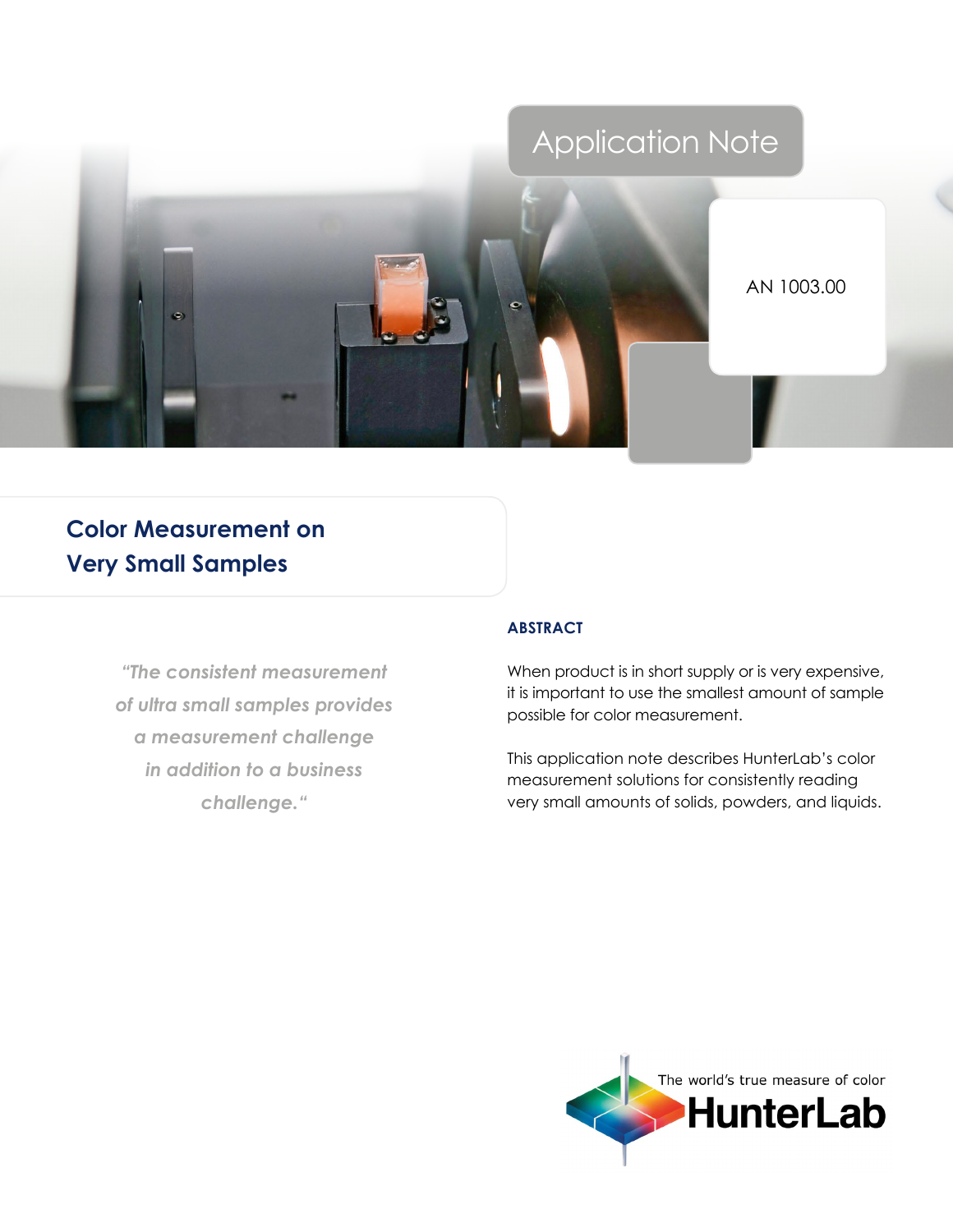**Challenge:** To measure small-to-micro samples with precision.

In some applications, samples may be rare, very valuable or in short supply, typically in quantities from small-to-micro. The consistent color measurement of small samples is possible with special accessories. Development of a repeatable measurement method is essential for color discrimination in these small samples. Consideration should be given to an appropriate instrument, color scale, illuminant, observer and special sample holder, if necessary.

#### **Measurement Solutions for Solids in Reflectance Mode**

In the case of a solid sample, the port opening must be reduced to allow for viewing of the sample without a background. Many HunterLab instruments have the ability to switch from the normal LAV - Large Area of View to an SAV - Small Area of View by a motorized. When placing the sample for measurement, the retroviewer option is used to ensure that the desired sample area completely covers the opening in the port plate. This means that the sample size must be equal to or slightly larger than the 4 mm or 3 mm openings. In addition to lining up the sample correctly, the change of geometry with this option will cause a slight shift in the color values of the calibration standards.

# **Measurement Solutions for Powders in Reflectance Mode**

For small quantities of powder, HunterLab has designed a special modified port plate for reflectance measurements of approximately 0.4 cc of packed powder. The sample is s scooped into the powder holder and packed down with a plunger. The powder holder is then placed in a specially-designed port plate and the powder measured through the holder's clear window.



Figure1. The Small Area View (SAV) or VSI options are required. Performance specifications will not be met with this smaller-thanstandard port plate. The change of geometry with this option will cause a slight shift in the color values of the calibration standards.



Figure 2. The powder holder should be used ONLY for color difference measurements.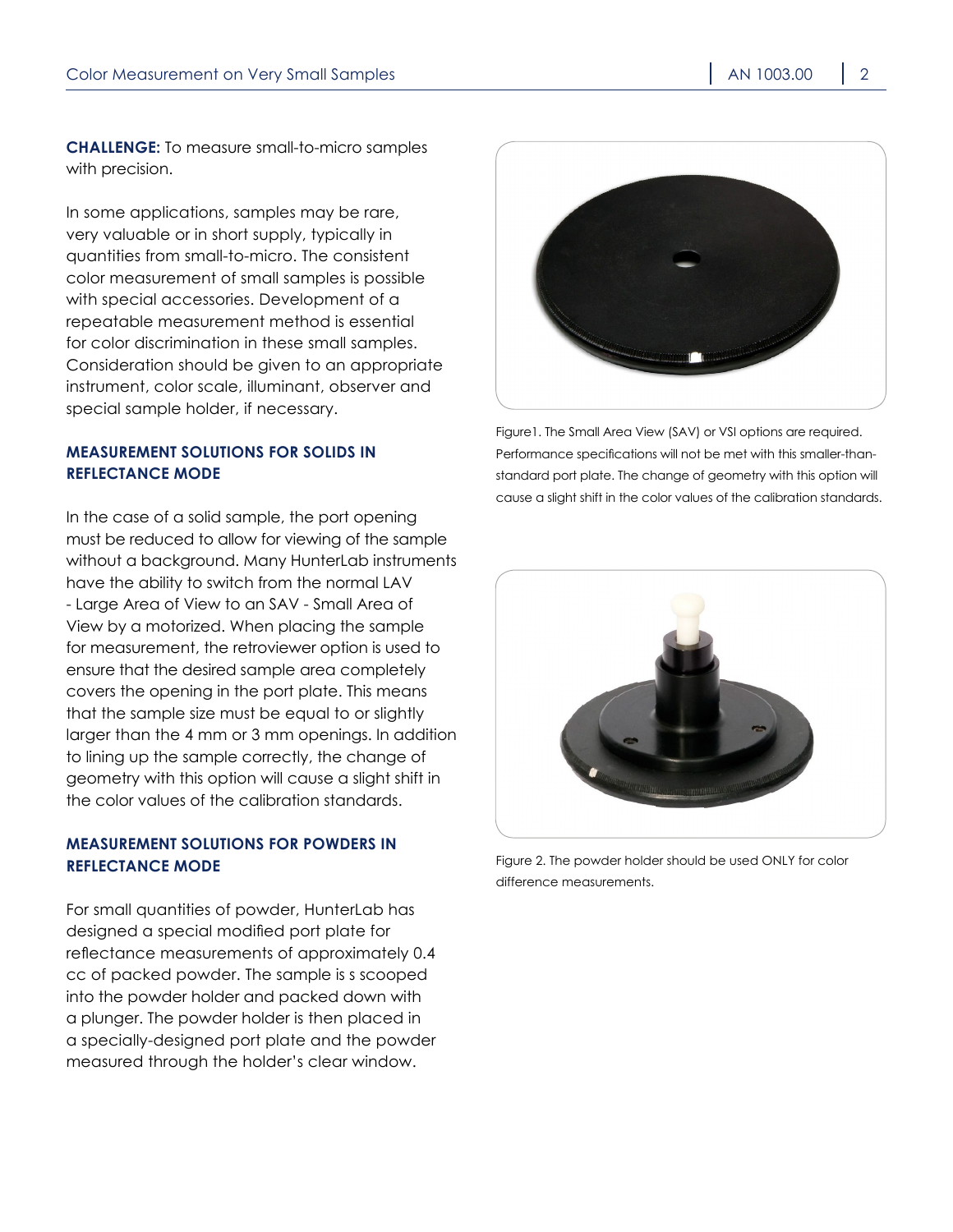## **Measurement Solutions for Transparent Liquids in Transmittance**

For liquids, HunterLab offers a semi-micro cell holder with beam-reducing optics fitted into the holder. This is installed in the transmission compartment and then the instrument is standardized. The user chooses a 10 mm or 20 mm transmission cell. A semimicro cell filled with the sample is then inserted for measurement.

Note: The same cell used to hold the blank during standardization should be used for sample measurements, particularly when disposable cells are used.



#### **Conclusion**

HunterLab has developed several helpful accessories (see Table 1) to assist customers with some unique sample presentationinvolving small-to-micro quantities of sample. For more information and to solve another unique problem, please contact Technical Services at [www.hunterlab.com/service.](http://www.hunterlab.com/service)

| <b>TABLE 1. SEMI-MICRO ACCESSORIES FOR SMALL SAMPLES</b> |                                  |              |                                                |                                                                                             |
|----------------------------------------------------------|----------------------------------|--------------|------------------------------------------------|---------------------------------------------------------------------------------------------|
| Instrument                                               | <b>Sample Type</b>               | Mode         | <b>Viewing Area</b>                            |                                                                                             |
| Diffuse/8 <sup>*</sup>                                   | Solid                            | Reflectance  | 4 mm round opening<br>with SAV Option          | A02-1011-184 Modified Port Plate                                                            |
|                                                          | Powder -<br>$0.4 \, \mathrm{cc}$ | Reflectance  | Requires SAV Option                            | Holder and special port plate:<br>D02-1012-313 for ColorQuest<br>D02-1012-252 for UltraScan |
|                                                          | Transparent<br>Liquid            | Transmission | 10 mm (0.4 mL) or<br>20 mm (0.8 mL) pathlength | L02-1012-202 Semi-micro cell<br>holder and optical assembly                                 |
| <b>Directional</b><br>$45/0**$                           | Solid                            |              | 3 mm round opening<br>with VSI Option          | <b>CMR 2562 Modified Port Plate</b>                                                         |
|                                                          | Powder -<br>$0.4 \, \mathrm{cc}$ | Reflectance  | Requires SAV Option                            | CMR 2439 Holder and special<br>port plate                                                   |
|                                                          | Transparent<br>Liquid            | Transmission | 10 mm (0.4 mL) or<br>20 mm (0.8 mL) pathlength | L02-1012-202 Semi-micro cell<br>holder and optical assembly                                 |